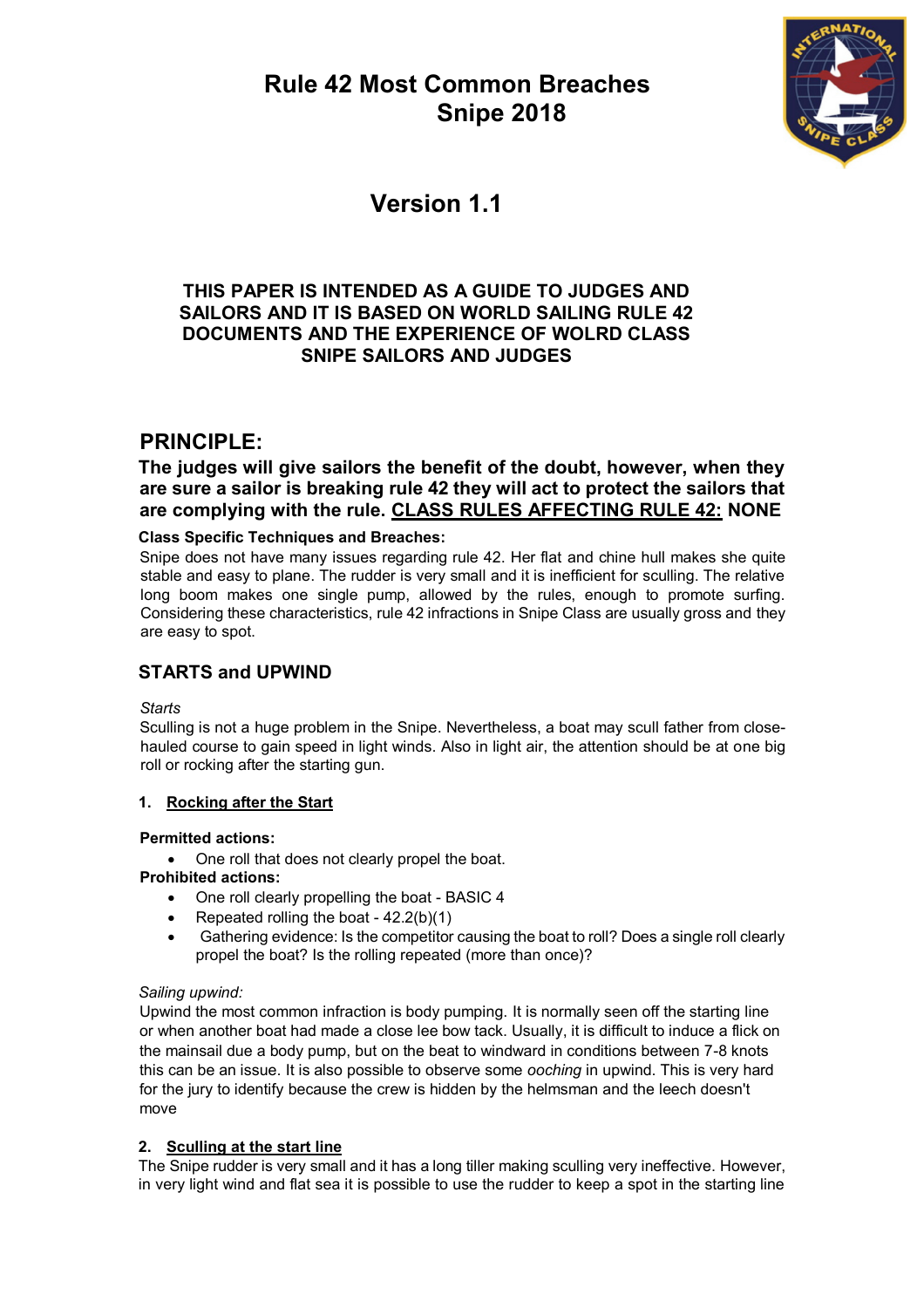avoiding drifting to leeward. When using the rule 42.3(d) exception, the helmsmen may need to do aggressive movements to turn the boat.

#### **Permitted actions:**

 Provided the boat's course is above close-hauled and she clearly changes direction towards a close-hauled course, repeated forceful movements of the helm are permitted until the boat is on a close-hauled course. This action is permitted even if the boat gains speed. She may scull to turn to a close-hauled course on either tack – SCULL 1

#### **Prohibited actions:**

 After a boat has sculled in one direction, further connected sculling to offset the first sculling action is prohibited.

#### **3. Body Pump**

#### **Permitted actions:**

 Moving the body fore and aft (torquing) in order to change the trim of the boat in phase with the waves – OOCH 1

#### **Prohibited actions:**

• Body pumping causing repeated flicks on the leach by repeatedly moving the body up and down or in an out or excessively torquing upper part of the body – PUMP 6

**Gathering evidence**: Are there waves? Is the sailor's body movement in phase with the waves? Is the sailor's body movement causing the leach to flick? Can you connect sailor' body movements with the flicks? Are the flicks repeated? May the flicks on the leach be caused by the waves? How does it appear compared to the other boats?

#### **4. Tacking technique**

Roll tacking is an efficient technique in the Snipe Class. However, exaggerated roll tacking can break the basic rule and it may happen in light air. Sailors move their bodies forcefully through a tack.

#### **Permitted actions:**

 Body movements to exaggerate the rolling that facilitates steering the boat through a tack and cause the boat to sail out of a tack at the same speed as she had just before the maneuver - ROCK 8

#### **Prohibited actions:**

 Body movements exaggerating rolling the boat though a tack that increase the boat's speed just after the tack is completed.

**Gathering evidence:** Do the individual tacks increase the speed of the boat? Does sailor's body movement cause the increased speed? Is the increase in speed after the tack followed by a sudden and significant decrease in speed?

### **DOWNWIND AND REACHING**

#### **1. Pumping**

Pumping is a very effective technique when the wind builds, especially on boats with direct mainsheet. In light winds, it may be necessary trim the sail repeatedly to find the perfect trim.

#### **Permitted actions:**

- Trimming a sail in order to trim the boat in the prevailing conditions PUMP 2
- Pumping a sail once per wave or gust of wind to initiate surfing or planing but to qualify as surfing the boat must rapidly accelerate down the front of the wave  $-42.3(c)$

#### **Prohibited actions:**

- Trimming a sail in order to fan it PUMP 1
- Pumping a sail when already surfing or planing PUMP 12